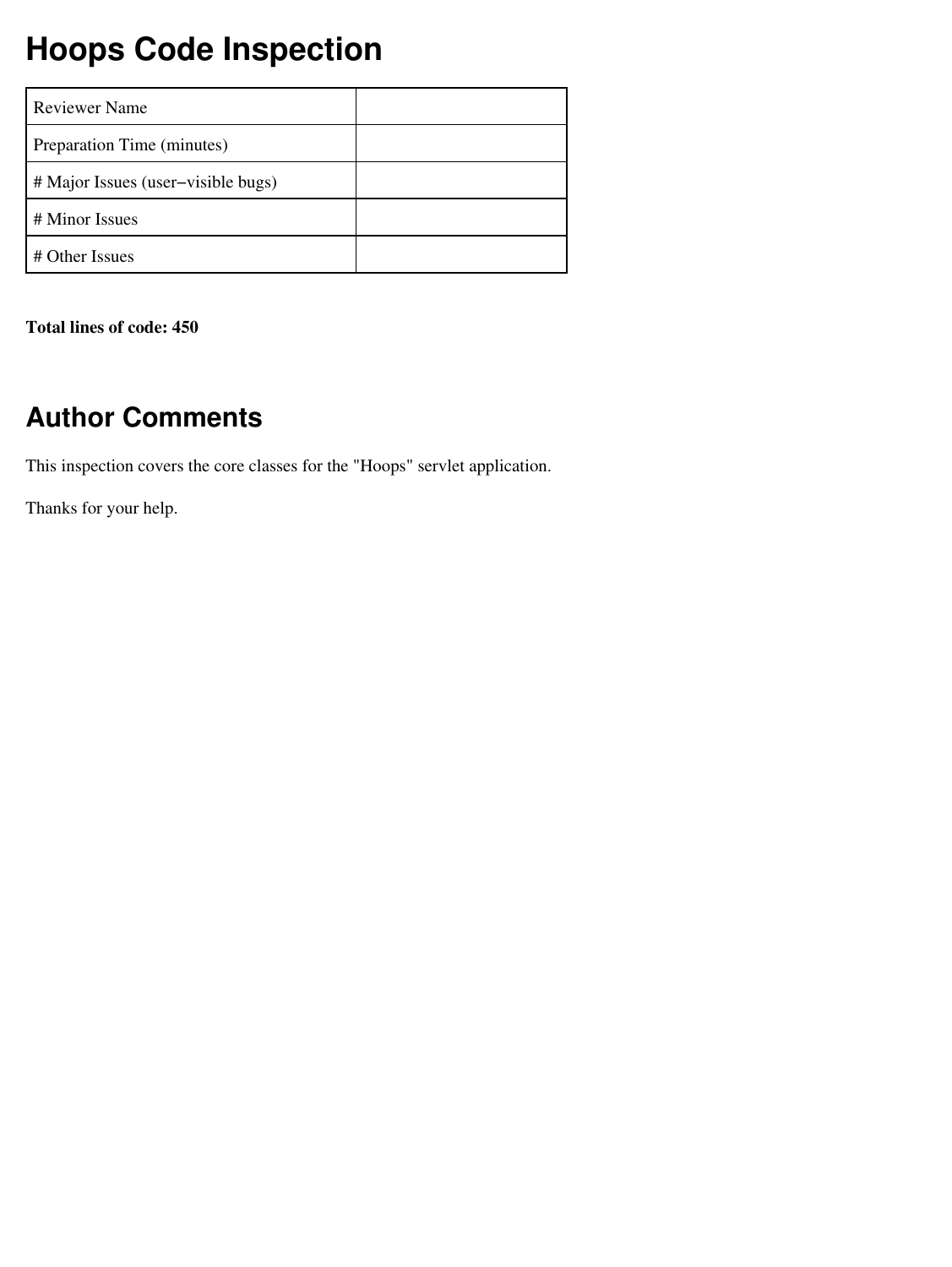# **Inspection Files**

| $ConfigurationException.java 1$ |  |
|---------------------------------|--|
|                                 |  |
|                                 |  |
|                                 |  |
|                                 |  |
|                                 |  |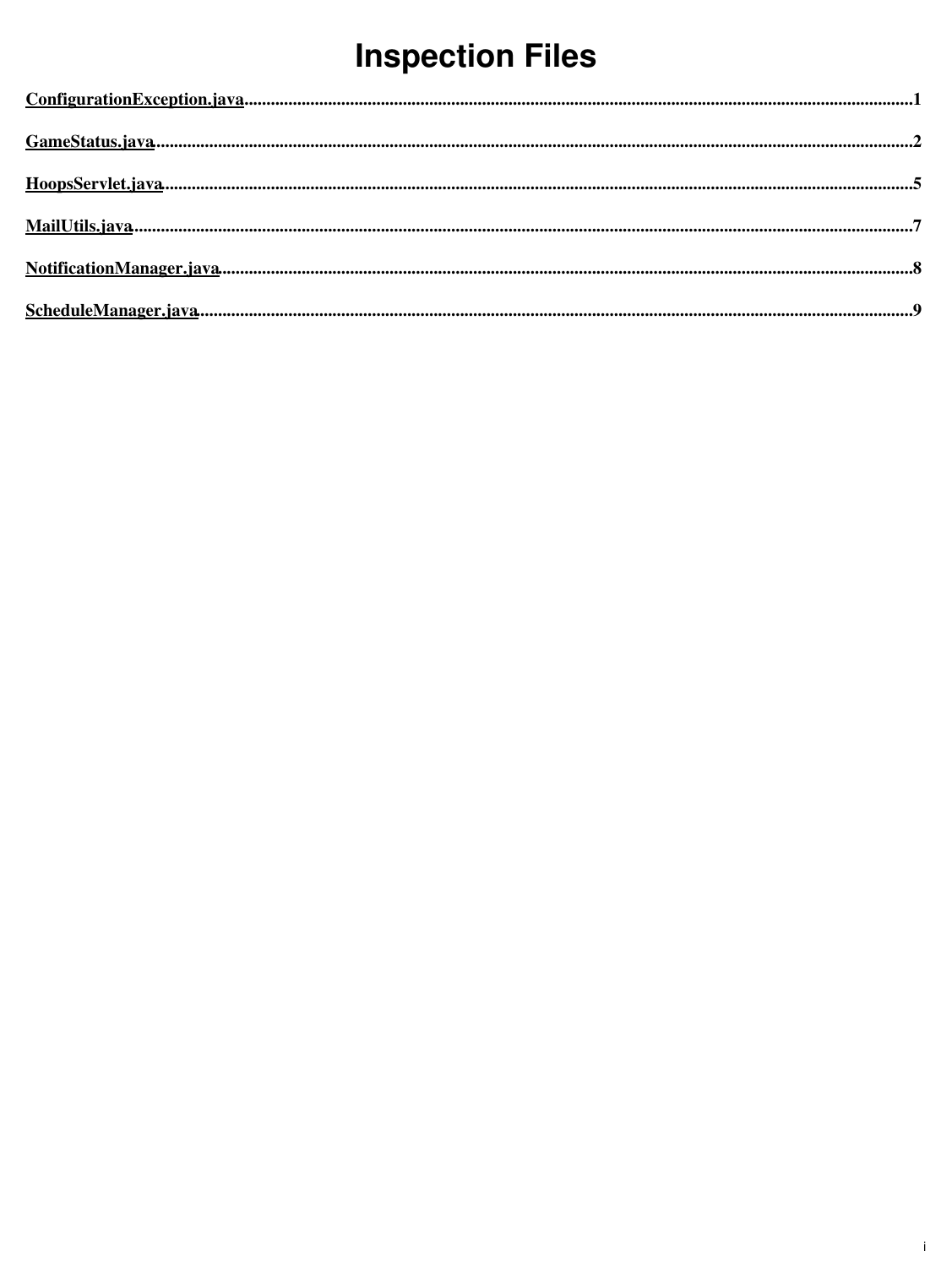#### <span id="page-2-0"></span>**ConfigurationException.java**

```
 1 /* $Workfile: $
 2 $Modtime: $
 3 $Author: $
   4
   5 Originally created on July 25, 2002 by Eric Smith.
   6
  7 Copyright (c) 2002, Eric Smith. All rights reserved.
      8 */
   9
 10 package ericsmith.hoops;
 11
  12
 13
     14 public class ConfigurationException extends Exception
15 \quad \overline{\text{}} 16 public ConfigurationException(String message)
 \begin{array}{c} 17 \\ 18 \end{array}super(message);
  19 }
  20 }
```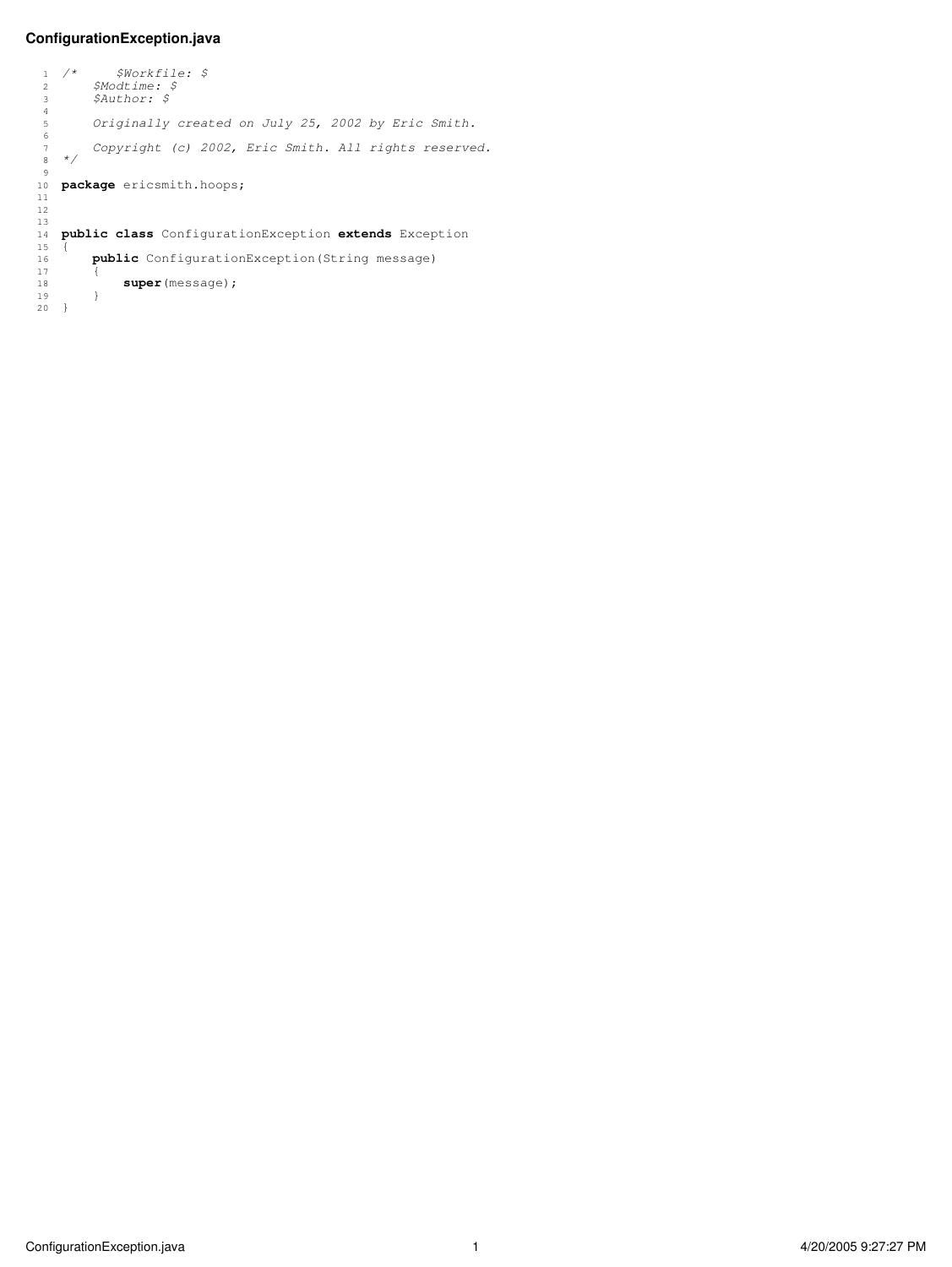#### <span id="page-3-0"></span>**GameStatus.java**

```
\frac{1}{2},
        2 * $Workfile: $
   3 * $Modtime: $
          4 * $Author: $
 5 * Originally created on July 24, 2002 by Eric Smith.
 6 * Copyright (c) 2002, Eric Smith. All rights reserved.
        7 */
   8 package ericsmith.hoops;
 9
 10 import ericsmith.util.FileUtils;<br>11 import java.io.File;
     import java.io.File;<br>import java.io.FileI
 12 import java.io.FileInputStream;<br>13 import java.io.FileNotFoundExce
 13 import java.io.FileNotFoundException;
 14 import java.io.FileOutputStream;
 15 import java.io.IOException;
 16 import java.io.OutputStream;
 17 import java.util.Calendar;
 18 import java.util.Iterator;
 19 import java.util.List;
 20 import org.jdom.Document;
 21 import org.jdom.Element;
  22 import org.jdom.JDOMException;
 23 import org.jdom.input.SAXBuilder;<br>24 import org.idom.output.XMLOutputt
 24 import org.jdom.output.XMLOutputter;
     import org.jdom.transform.JDOMSource;
  26 import javax.xml.transform.Transformer;
  27 import javax.xml.transform.TransformerException;
 28 import javax.xml.transform.TransformerFactory;
 29 import javax.xml.transform.stream.StreamSource;
  30 import javax.xml.transform.stream.StreamResult;
  31
  32
 33 / * *<br>34 *
       34 * Represents the status for a game.
  35 *
  36 * @author Eric
          37 * @created July 25, 2002
  38 */
      39 public class GameStatus
 \frac{40}{41} 41 private final static String GAME_TEMPLATE = "game−template.xml";
  42
 43 private Document m_doc;<br>44 private File m gameFile
          private File m_gameFile;
  45
  46
  47 /**
  48 * Constructor for the GameStatus object. Clients must use the getGame
             49 * factory method to create instances.
  50 */
  51 private GameStatus() { }
  52
  53
 54 /**<br>55 *
  55 * Constructor for the GameStatus object. Clients must use the getGame
             56 * factory method to create instances.
  57 *
  58 * @param data XML file containing game data.
 59 * @param isNew indicates if this is a new game, or existing.
 60 * @exception ConfigurationException If there is a problem with the game
  61 * template file.
  62 */
  63 private GameStatus(File data, boolean isNew, String date) throws ConfigurationException
  64 {
  65 m_gameFile = data;
 66<br>67
                SAXBuilder builder = new SAXBuilder();
  68
                 69 try
 70<br>71 71 m_doc = builder.build(new FileInputStream(data));
  72
  73 if (isNew)
 74 {
 75 addDate(date);
 76 }
  77 }
 78 catch (FileNotFoundException ex)
 79 {
 80 throw new ConfigurationException(ex.getMessage());
 81<br>82catch (JDOMException ex)
 83<br>84
                      84 throw new ConfigurationException(ex.getMessage());
 \begin{array}{ccc}\n85 & & & \\
86 & & & \n\end{array} 86 }
  87
  88
  89 /**
             90 * Adds the given date to the current game document.
  91 */
           92 private void addDate(String dateStr)
  93 {
```

```
Element game = m_doc.getRootElement();
```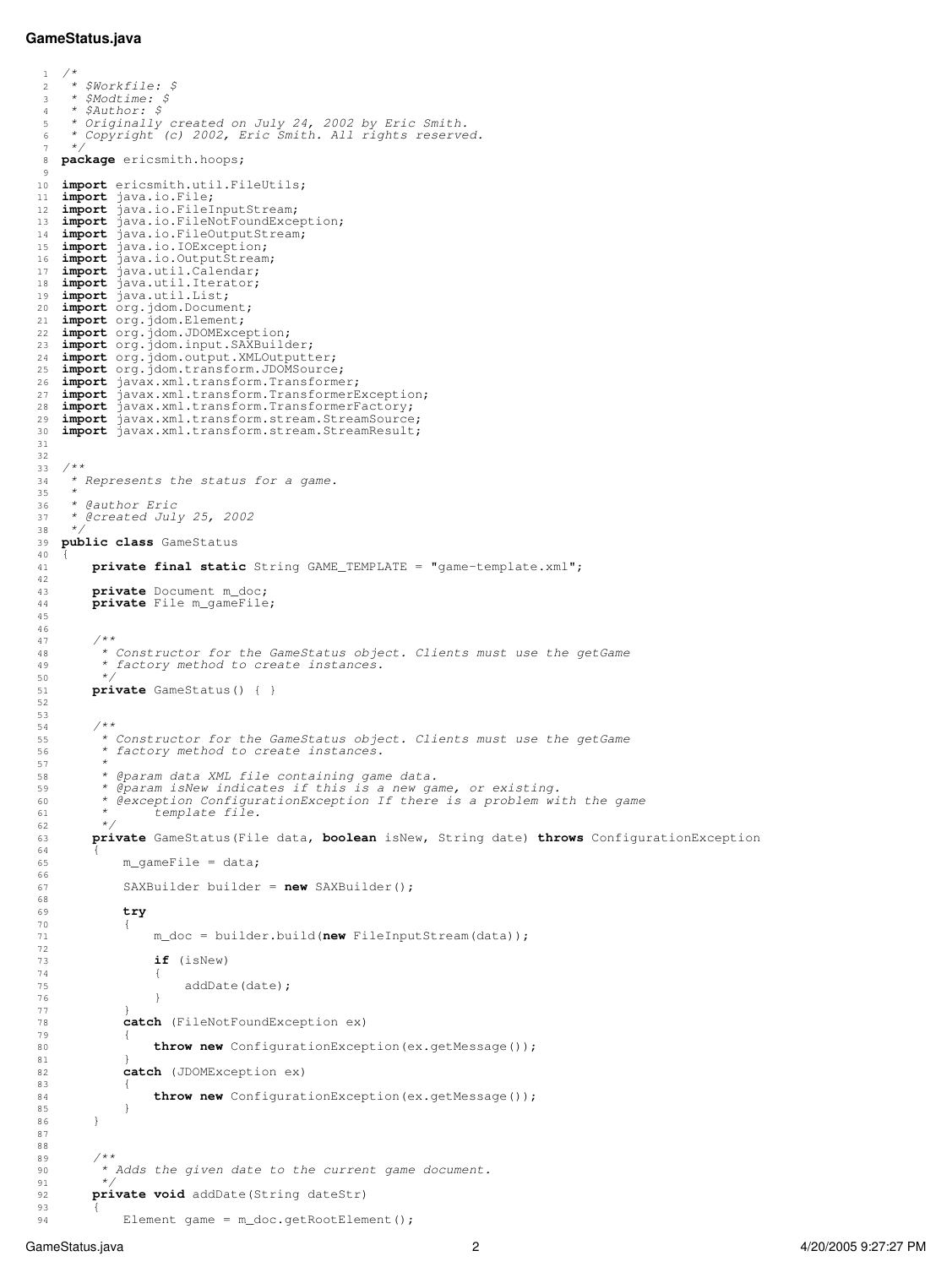```
95 Element details = game.getChild("details");<br>96 Element date = new Element("date");
 96 Element date = new Element ("date");<br>97 date.setText(dateStr);
 97 date.setText(dateStr);<br>98 details.addContent(dat
                details.addContent(date);
  99 }
 100
\frac{101}{102}102 /**<br>103 *
 103 * Factory method that gets the game status for the given day's game. If
 104 * the game status doesn't exist, it is created.
 105 *
 106 * @param date the day to retrieve game data for.
 107 * @param configDir directory to retrieve configuration info from.
 108 * @param dataDir directory to store and retrieve data files from.
109 * ereturn The game<br>110 * eexception Confi
 110 * @exception ConfigurationException If there is a problem with the game
                     template file.
 112 */
           113 public static GameStatus getGame(String date, String configDir, String dataDir) throws ConfigurationExcept «
     ion
 114 {
 115 String gameFileName = date + ".xml";
 116 File gameFile = new File(dataDir + gameFileName);
 117
 118 try
 119 {
 120 if (gameFile.exists())
\begin{array}{ccc} 121 & & & \end{array} \begin{array}{ccc} 122 & & & \end{array}return new GameStatus(gameFile, false, date);
123<br>124 124 else
125<br>126FileUtils.copy(configDir + GAME_TEMPLATE, dataDir + gameFileName);
127 return new GameStatus(gameFile, true, date);
 128 }
 129 }
               catch (IOException ex)
\begin{array}{c} 131 \\ 132 \end{array}throw new ConfigurationException(ex.getMessage());
\begin{array}{ccc} 1\,3\,3 & & \\ 1\,3\,4 & & \end{array} 134 }
 135
 136
 137 /**
 138 * Writes the game status as XML.
 139 *
 140 * @param out destination stream.
             141 * @exception IOException If there is a problem writing to the supplied stream.
 142 */
 143 public void serialize(OutputStream out) throws IOException
 144 {
145 XMLOutputter outputter = new XMLOutputter();<br>146 outputter.output(m doc, out);
          outputter.output(m_doc, out);
 147 }
 148
 149
150 *<br>* 151 * Writes the game status as the result of a transformation.
 152 *
 153 * @param name name of the currently logged−in player.
 154 * @param style path to the style sheet to transform with.
 155 * @param out destination stream.
             156 * @exception IOException If there is a problem writing to the supplied stream.
 157 */
 158 public void transform(String name, String style, OutputStream out) throws IOException, TransformerExceptio «
    n
\begin{array}{cc} 159 & \phantom{0}\{ \\ 160 & \phantom{0}\end{array}160 Transformer transformer = TransformerFactory.newInstance().newTransformer(new StreamSource(style));<br>161 transformer.setParameter("current-plaver", name);
 161 transformer.setParameter("current−player", name);
 162 transformer.transform(new JDOMSource(m_doc), new StreamResult(out));
 163 }
 164
 165
 166 /**
             167 * Saves the game data to a file to keep it persisent.
 168 *
            * @throws IOException If there is a problem writing the file.
 170 */
           171 public void save() throws IOException
\frac{172}{173} 173 XMLOutputter outputter = new XMLOutputter();
 174 FileOutputStream out = null;
 175 try
176<br>177177 out = new FileOutputStream(m_gameFile);<br>178 outputter.output(m_doc.out);
                     outputer.output(m_doc, out);179<br>180finally
181<br>182
                     if (out != null)
\begin{array}{c} 183 \\ 184 \end{array}out.close();
\begin{array}{c} 185 \\ 186 \end{array} }
\begin{array}{cc} 186 \\ 187 \end{array} \qquad \qquad \} 187 }
 188
```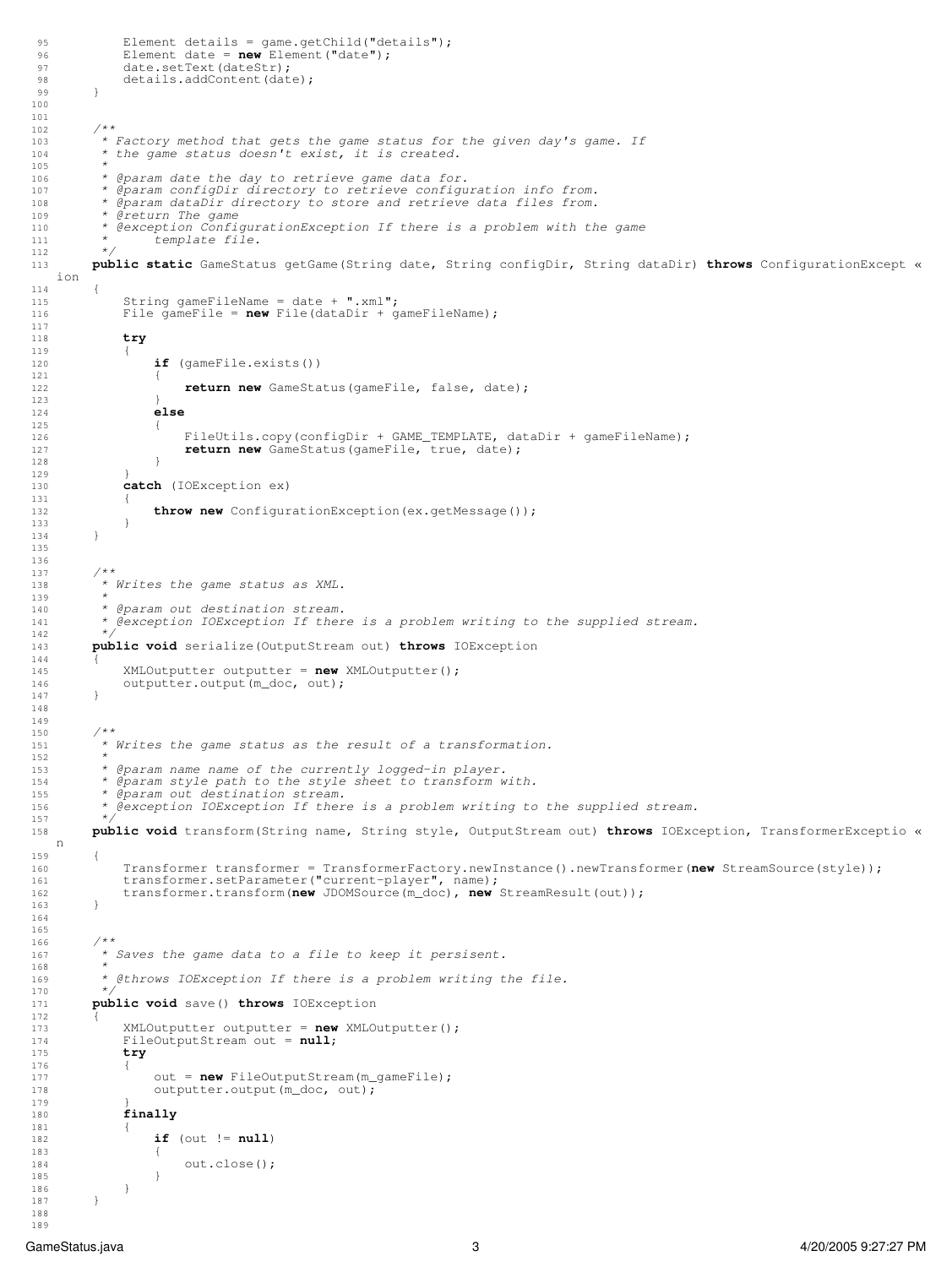```
 191 * Sets the game status for a particular player.
             193 * @param name the player's name
 194 * @param status the player's status.
             195 * @param comment comment from the player.
          public void setPlayerStatus(String name, String status, String comment)
               if (status == null)
 200 {
201 status = \binom{1}{202}if (comment == null)
\begin{array}{ccc} 205 & \hspace{1.5cm} & \hspace{1.5cm} \{ \\ 206 & \hspace{1.5cm} & \end{array}comment = " ";
209 Element game = m_d \cdot \text{det}(\mathbf{z})<br>
210 Element players = \text{name of child("player)}Element players = game.getChild("players");
 212 Element player = getPlayerElement(players, name);
214 Element playerStatus = player.getChild("status");<br>215 DlaverStatus.setText(status);
               playerStatus.setText(status);
217 Element playerComment = player.getChild("comment");<br>
playerComment.setText(comment);
          playerComment.setText(comment);
 222 /**
 223 * Gets a player element by name. If the element doesn't exist, it is created
 224 * and added to the players element.
 226 * @param players the players element containing the player.
<sup>227</sup> * @param name the name of the player to retrieve.<br>228 * @return the player element.
            228 * @return the player element.
          private Element getPlayerElement (Element players, String name)
231 {<br>232
232 List playerList = players.getChildren();<br>
233 Iterator iter = playerList.iterator();
 234 while (iter.hasNext())
 236 Element player = (Element) iter.next();
 237 if (player.getChildTextNormalize("name").equals(name))
 238 {
 239 return player;
\begin{array}{c} 2\,4\,0 \\ 2\,4\,1 \end{array} \qquad \qquad \}Element player = new Element("player");
 245 Element playerName = new Element("name");
246 playerName.setText(name);<br>247 player.addContent(playerN
               player.addContent(playerName);
249 Element playerStatus = new Element ("status");<br>250 player.addContent(playerStatus);
               player.addContent(playerStatus);
252 Element playerComment = new Element("comment");<br>253 player.addContent(playerComment);
               player.addContent(playerComment);
               players.addContent(player);
          return player;
```

```
256<br>257258<br>259 }
 259 }
 260
```
190 */\*\**

192 *\**

196 *\*/*

198<br>199

 202 } 203

 207 } 208

211

213

216<br>217

225 *\**

229 *\*/*

235 {

 241 }  $\begin{array}{l} 2\,4\,2 \\ 2\,4\,3 \end{array}$ 

244

248

251

 $254$ <br> $255$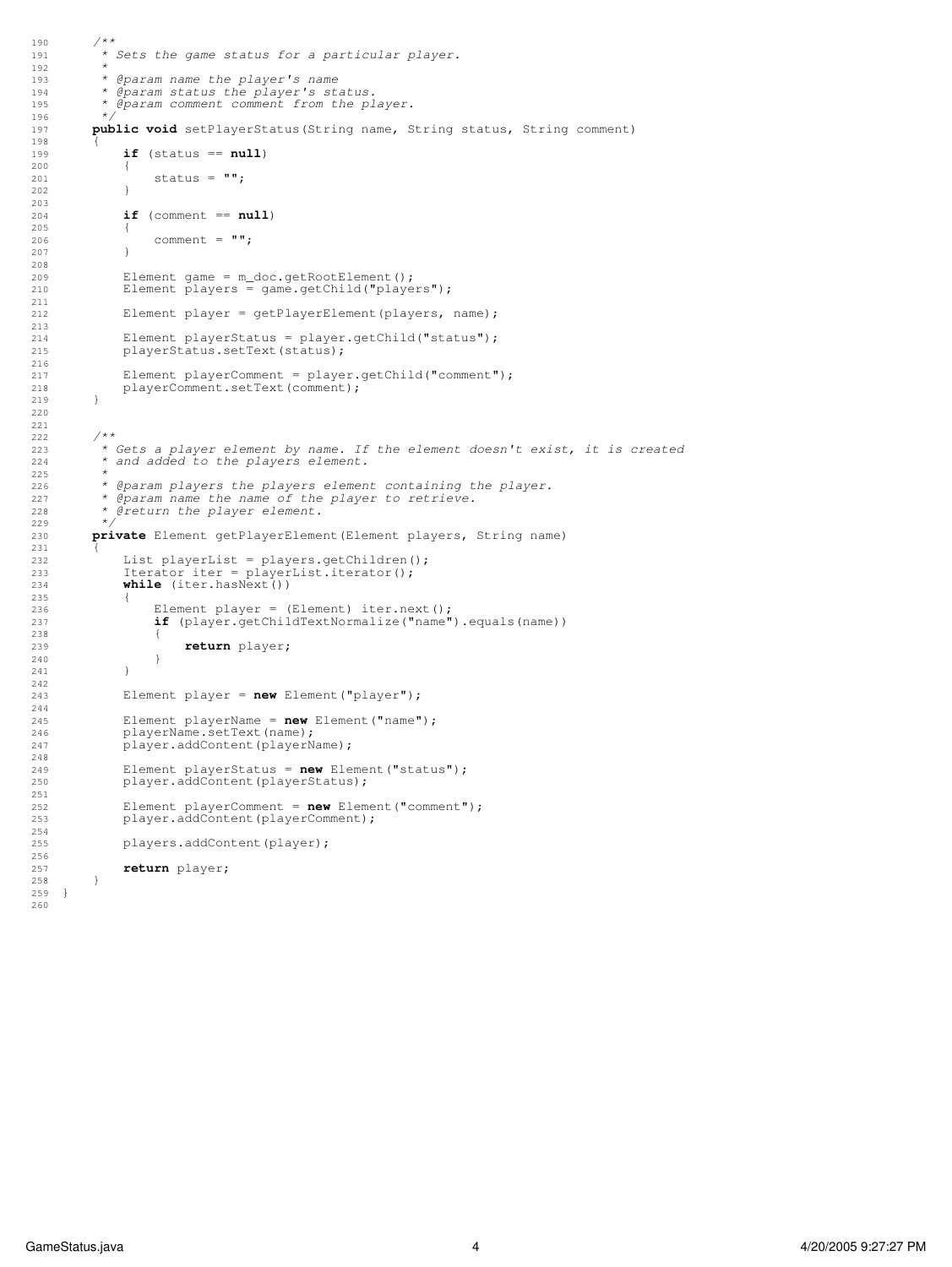#### <span id="page-6-0"></span>**HoopsServlet.java**

```
 1 /* $Workfile: $
 2 $Modtime: $
 3 $Author: $
   4
   5 Originally created on July 25, 2002 by Eric Smith.
   6
           7 Copyright (c) 2002, Eric Smith. All rights reserved.
   8 */
 9
  10 package ericsmith.hoops;
  11
  12 import java.io.IOException;
 13 import java.io.PrintWriter;
 14 import java.util.Enumeration;
 15 import javax.servlet.ServletException;
 16 import javax.servlet.http.HttpServlet;
 17 import javax.servlet.http.HttpServletRequest;
 18 import javax.servlet.http.HttpServletResponse;
 19 import javax.servlet.http.HttpSession;<br>20 import javax.servlet.ServletConfig;
 20 import javax.servlet.ServletConfig;<br>21 import javax.xml.transform.Transfor
     import javax.xml.transform.TransformerException;
  22
  23
 ^{24}_{25} 25 * @author Eric
  26 * @created July 13, 2002
  27 */
  28 public final class HoopsServlet extends HttpServlet
 \frac{29}{30}30 private final static String DATA_DIR = "WEB-INF\\data\\";<br>31 private final static String CONFIG_DIR = "WEB-INF\\config
 31 private final static String CONFIG_DIR = "WEB-INF\\config\\";<br>32 private final static String STYLE SHEET = "status.xsl";
           32 private final static String STYLE_SHEET = "status.xsl";
  33
  34 private ScheduleManager scheduleManager;
          private NotificationManager m_notificationManager;
  36
  37
  38 /**
            39 * Initialize the servlet before any requests come through.
  40 */
           41 public void init(ServletConfig config) throws ServletException
 42<br>4343 super.init(config);<br>44 scheduleManager = n
 44 scheduleManager = new ScheduleManager(config);<br>45 m notificationManager = new NotificationManage
  45 m_notificationManager = new NotificationManager(
 46 getServletContext().getRealPath("/") + CONFIG_DIR,
 47 getServletContext().getRealPath("/") + DATA_DIR);
  48 }
  49
  50
 51 /**<br>52 *
            52 * Respond to a GET request for the content produced by this servlet.
  53 *
  54 * @param request The servlet request we are processing
  55 * @param response The servlet response we are producing
  56 * @exception IOException if an input/output error occurs
            57 * @exception ServletException if a servlet error occurs
  58 */
 59 public void doGet (HttpServletRequest request, HttpServletResponse response)
          throws IOException, ServletException
  61 {
  62
  63 response.setContentType("text/html");
  64
  65 try
 66<br>67
                     67 if (!scheduleManager.isGameScheduledToday())
 68 {
 69 // Send 'no game today' page.
 70 response.sendRedirect("no−game.html");
  71 return;
  72 }
  73
 74 String playerName = getPlayer(request);
 75 if (playerName == null)
 76 {
  77 // Send login page.
 78 response.sendRedirect("login.html");<br>
return:
  79 return;
 80 }
 81<br>82
82 GameStatus game = GameStatus.getGame(scheduleManager.getTodayString(),<br>
83 getServletContext().getRealPath("/") + CONFIG_DIR,<br>
84 getServletContext().getRealPath("/") + DATA_DIR);
  85
86 String status = request.getParameter("ps");<br>
87 String comment = request.getParameter("pc");<br>
88 if (status != null || comment != null)
 89 {
  90 game.setPlayerStatus(playerName, status, comment);
 91 }
  92
  93 if (request.getParameter("raw") != null)
```
{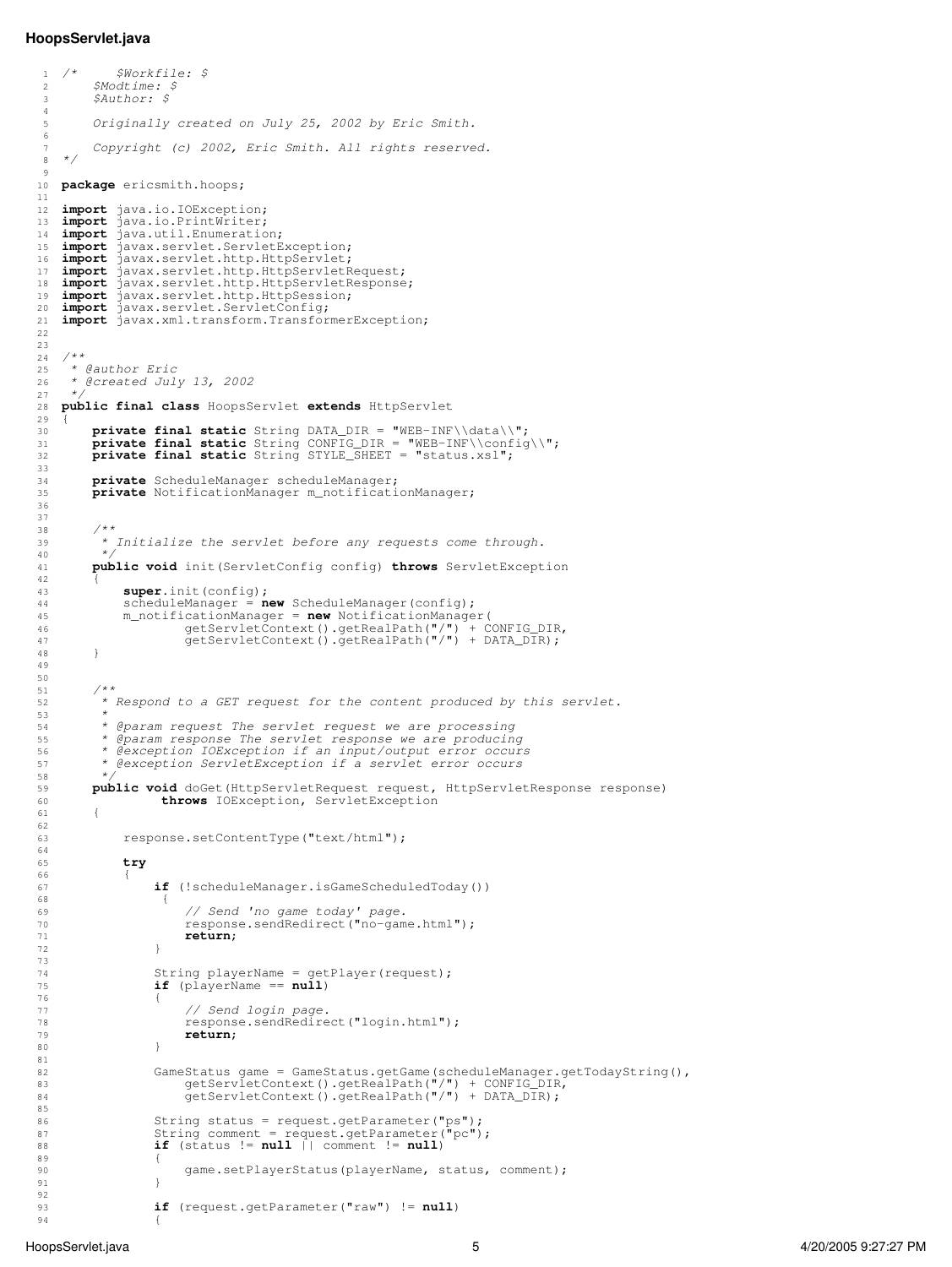```
 95 // Return the XML game data to the response stream.
 96 response.setContentType("text/xml");<br>97 came.serialize(response.getOutputStr
 97 game.serialize(response.getOutputStream());<br>98
 98 }
  99 else
\begin{array}{c} 100 \\ 101 \end{array} 101 game.transform(playerName, getServletContext().getRealPath("/") + STYLE_SHEET, response.getOut «
     putStream());
 102 }
 103
104 game.save();
105<br>106
               catch (ConfigurationException ex)
107<br>108throw new ServletException(ex.getMessage());
109<br>110catch (TransformerException ex)
\begin{array}{ccc} 111 & & & \text{if} & \\ 112 & & & \end{array} 112 throw new ServletException("There was a problem transforming the output with " + STYLE_SHEET + ".\ «
     n" + ex.getMessage());
113 }
 114
115   }
 116
 117
 118 /**
 119 * Gets the name of the logged−in player, if known.
 120 * @return The player's name, or null if it is not known.
121 + \frac{x}{122} + \frac{y}{22}private String getPlayer(HttpServletRequest request)
\begin{array}{cc} 123 \\ 124 \end{array} {
 124 // Honor logout request first.
 125 if (request.getParameter("logout") != null && !request.getSession().isNew())
 126 {
127 request.getSession().invalidate();<br>128 }
 128 }
129<br>130 130 HttpSession session = request.getSession();
 131 String playerName = (String)session.getAttribute("name");
131 String playerName = (String)session.getAttribute<br>132 if (playerName == null || playerName.equals(""))
 133 {
134 playerName = request.getParameter("pn");<br>135 if (playerName != null & & !playerName.eq
                      135 if (playerName != null && !playerName.equals(""))
 136 {
137 session.setAttribute("name", playerName);
\begin{array}{c} 138 \\ 139 \end{array} }
 139 }
\frac{140}{141}if (playerName != null && playerName.equals(""))
\begin{array}{c} 142 \\ 143 \end{array} 143 playerName = null;
 144 }
 145
           return playerName;
 147 }
 148
 149 }
 150
```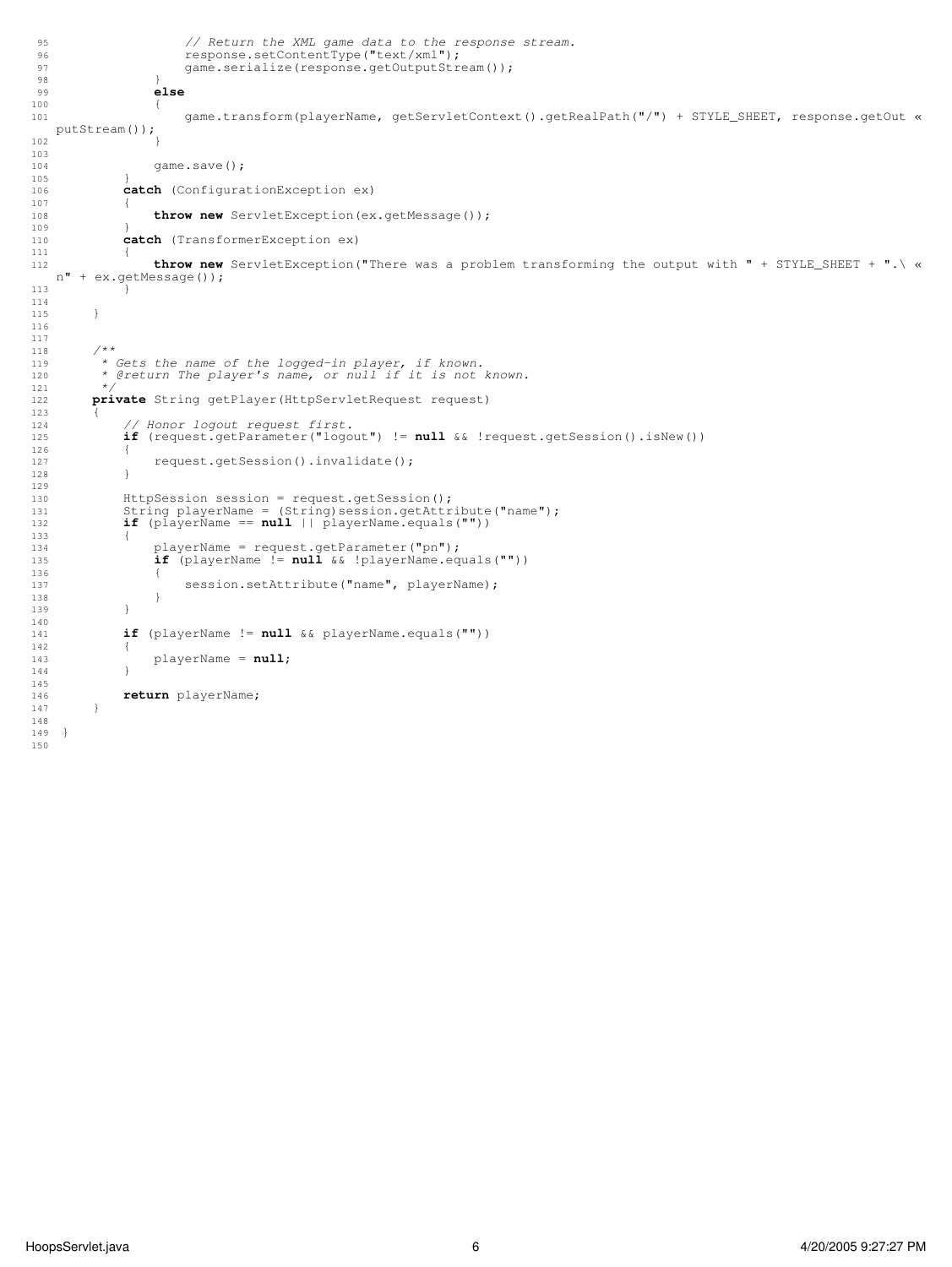#### <span id="page-8-0"></span>**MailUtils.java**

 

 $\frac{14}{15}$ 

  $\begin{array}{c} 18 \\ 19 \end{array}$ 

{

<br> $40$ 

 *\*/*

```
 1 /* $Workfile: $
 2 $Modtime: $
 3 $Author: $
   5 Originally created on September 21, 2002 by Eric Smith.
       7 Copyright (c) 2002, Eric Smith. All rights reserved.
   8 */
  10 package ericsmith.hoops;
  13 public class MailUtils
             15 /** SMTP mail server */
 16 private String m_mailServer;
 \begin{matrix} 19 & & \end{matrix} \qquad \begin{matrix} \star\star \\ \star \end{matrix} 20 * Sends an HTML e−mail message.
  21 *
              22 * @param content The HTML content of the mail message.
  23 */
             24 public void sendMessageHTML(String content)
Properties mailProps = System.getProperties();<br>
mailProps.put("mail.smtp.host", m_mailServer);<br>
Session session.getInstance(mailProps, null);<br>
Transport tr = session.getInstance(mailProps, null);<br>
tr.connect(m_mailServer, 
 31 MimeMessage message = new MimeMessage(session);
 32 message.setFrom(new InternetAddress(from));
 33 message.setRecipients(Message.RecipientType.TO, InternetAddress.parse(to));<br>34 message.setSubject(subject);
                 message.setSubject(subject);
  35
  36 message.setContent(content, "text/html");
  38 if (useAccount)
 40 tr.send(message);<br>41 tr.close();
                       tr.close();
 \frac{42}{43} 43 else
 \begin{array}{ccc} 4\,4 & \quad & \quad \{ \\ 4\,5 & \quad & \quad \end{array}Transport.send(message);
 \begin{array}{ccccc} 4\,6 &&&& \cr 4\,7 &&&& \cr \end{array} 51 * Sends a plain text e−mail message.
 52 *<br>53 * 53 * @param content The text content of the mail message.
            public void sendMessageText (String content)
```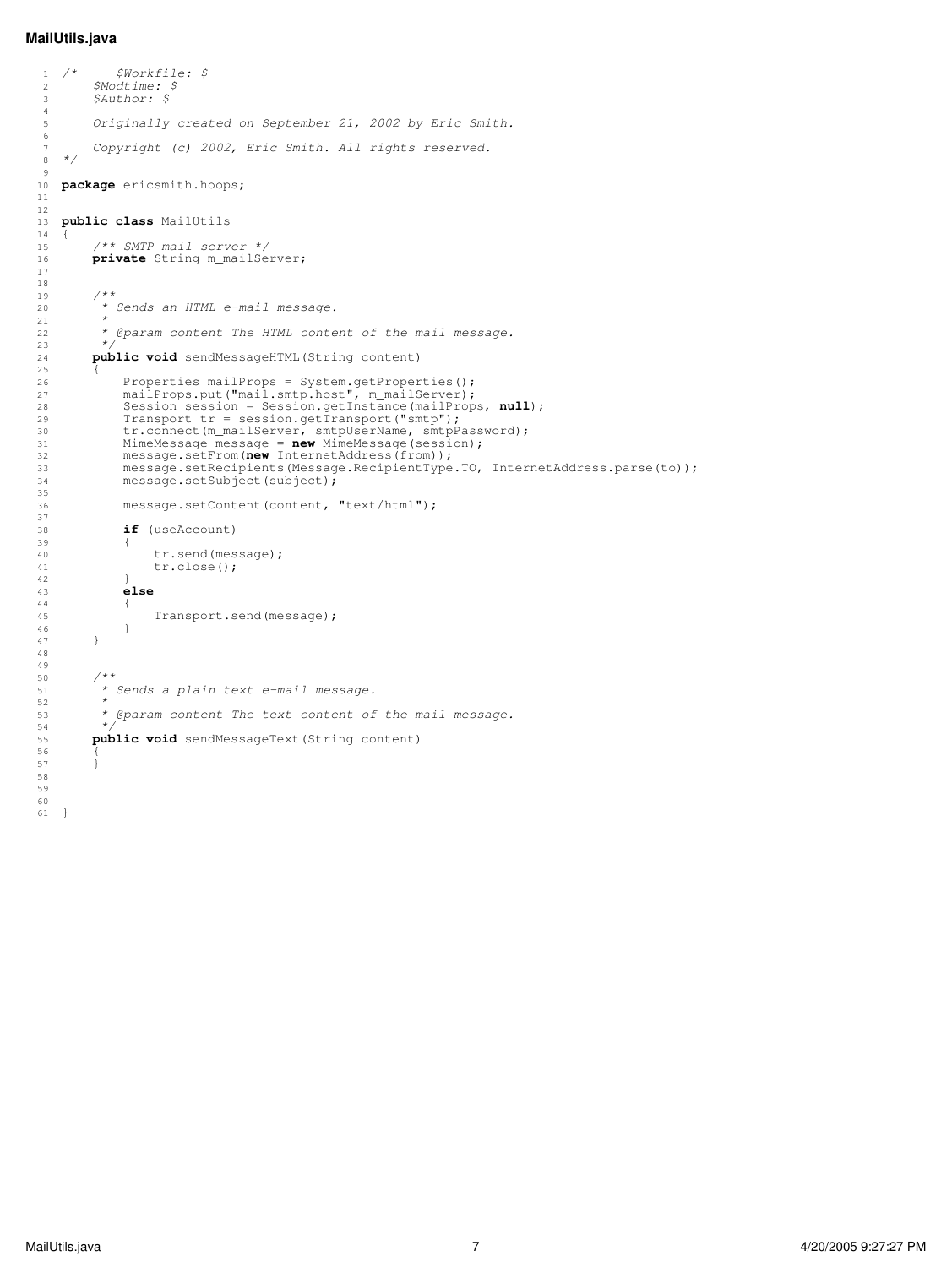#### <span id="page-9-0"></span>**NotificationManager.java**

```
 1 /* $Workfile: $
 2 $Modtime: $
 3 $Author: $
   4
   5 Originally created on September 20, 2002 by Eric Smith.
   6
   7 Copyright (c) 2002, Eric Smith. All rights reserved.
      8 */
 9
  10 package ericsmith.hoops;
  11
12 import java.util.Date;<br>13 import java.util.Timer;<br>14 import java.util.TimerTask;
  15
  16
  17 /**
        18 * Class to manage e−mail notifications to players.
  19 */
      20 public class NotificationManager
 \begin{array}{c} 21 \\ 22 \end{array}22 /** Number of milliseconds in a day.*/<br>23 private static final int ONE_DAY = 1000
            23 private static final int ONE_DAY = 10000; //86400000
  24
 25 /** Directory where configuration data is stored. **/
 26 private String m_configDir;
  27
 28 /** Directory where application data is stored. **/
 29 private String m_dataDir;
 \begin{array}{c} 30 \\ 31 \end{array} 31 /** A timer for seding out e−mail invitations to a day's game. */
           private Timer m_inviteTimer = new Timer(true);
  33
  34
  35 /**
             36 * Constructor.
  37 */
  38 public NotificationManager(String configDir, String dataDir)
 39<br>4040 m_{\text{confighir}} = \text{configDir};<br>41 m_{\text{dataDir}} = \text{dataDir};m_{\text{dataDir}} = \text{dataDir}\begin{array}{c} 42 \\ 43 \end{array} 43 m_inviteTimer.scheduleAtFixedRate(new InviteTask(), new Date(), ONE_DAY);
  44 }
  45
 46<br>4747 /**<br>48 /*
              48 * Sends an e−mail invitation to log in to the system.
  49 */
  50 public void sendInvitation()
  51 {
 \begin{array}{c} 52 \\ 53 \end{array} 53 }
  54
  55
  56
  57 /**
 58 * TimerTask that sends out game invitations.
 59 */
  60 class InviteTask extends TimerTask
 61 \n62 62 public void run()
 63<br>64System.out.println("Do yo want to play basketball?");
  65 }
  66 }
```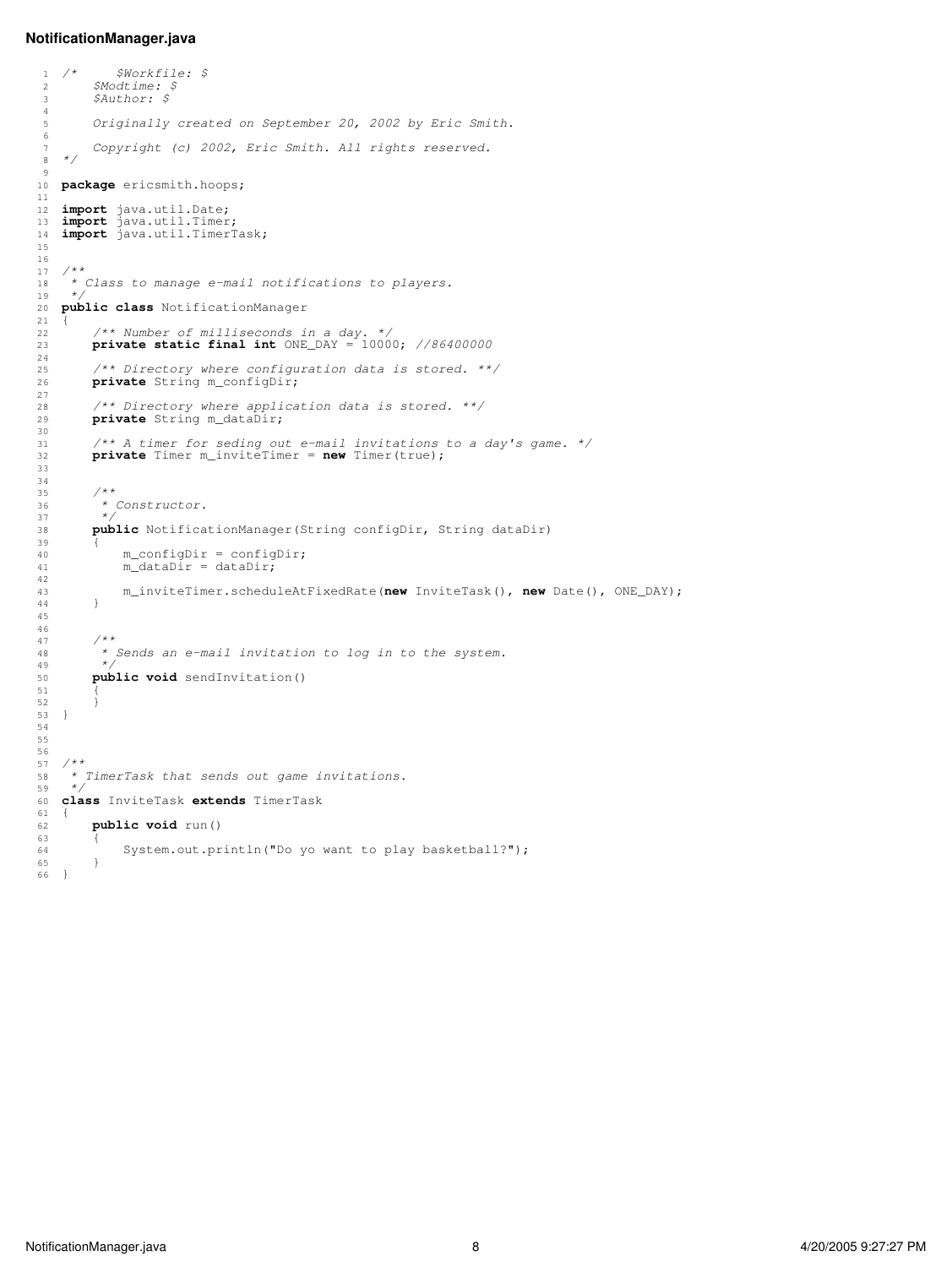#### <span id="page-10-0"></span>**ScheduleManager.java**

```
 1 /* $Workfile: $
 2 $Modtime: $
 3 $Author: $
   4
   5 Originally created on September 5, 2002 by Eric Smith.
   6
             7 Copyright (c) 2002, Eric Smith. All rights reserved.
   8 */
 9
  10 package ericsmith.hoops;
  11
  12
 13 import java.util.ArrayList;
 14 import java.util.Calendar;
 15 import java.util.Date;
 16 import java.util.List;
17 import java.text.SimpleDateFormat;<br>18 import java.text.ParseException;<br>19 import java.util.StringTokenizer;<br>20 import javax.servlet.ServletConfig;
  21
  22
  23
 ^{24}_{25} 25 * Abstracts the game scheduling.
  26 */
  27 public class ScheduleManager
 \frac{28}{29} 29 /** The length of an ISO 8601 date */
            30 private static final int ISO8601_LEN = 10;
 \frac{31}{32} 32 private String m_schedule;
  33 private ArrayList m_additions = new ArrayList();
            34 private ArrayList m_cancellations = new ArrayList();
  35
  36
  37 /**
  38 * Constructor.
  39 *
  40 * @param config The Servlet configuration from which to read schedule data.
  41 */
  42 public ScheduleManager(ServletConfig config)
 43<br>44 44 m_schedule = config.getInitParameter("schedule").toLowerCase();
 45 String additions = config.getInitParameter("schedule−additions");
  46 if (additions != null)
 \begin{array}{ccc} 47 & \phantom{000} & \phantom{000} & \phantom{000} & \phantom{000} & \phantom{000} & \phantom{000} & \phantom{000} & \phantom{000} & \phantom{000} & \phantom{000} & \phantom{000} & \phantom{000} & \phantom{000} & \phantom{000} & \phantom{000} & \phantom{000} & \phantom{000} & \phantom{000} & \phantom{000} & \phantom{000} & \phantom{000} & \phantom{000} & \phantom{000} & \phantparseExceptions(additions, m_additions);
  49 }
  50
 51 String cancellations = config.getInitParameter("schedule-cancellations");<br>52 if (cancellations != null)
                 if (cancellations != null)
 \frac{53}{54}parseExceptions(cancellations, m_cancellations);
  55 }
  56 }
  57
  58
 59<br>60 60 * Parses an exception list and adds the exceptions to a list.
  61 *
 62 * @param s The exception list to parse.
 63 * @param list The list to add exceptions to.
  64 */
  65 private void parseExceptions(String s, List list)
 66<br>67SimpleDateFormat dateFormat = new SimpleDateFormat();
  68
  69 StringTokenizer st = new StringTokenizer(s, "|");
                 while (st.hasMoreElements())
 71<br>72String ex = st.nextToken();
  73
  74 try
 75 {
 76 ScheduleException exception =<br>77 new ScheduleException (dat
 77 new ScheduleException(dateFormat.parse(ex.substring(0, ISO8601_LEN)),<br>
ex.substring(ISO8601_LEN));
                                  ex.substring(ISO8601_LEN));
  79
 80 list.add(exception);<br>81 }
 81 }
  82 catch (ParseException e)
 83 {
 84 System.err.println("Couldn't parse the init parameter date: " + \frac{1}{100} ex.substring(0, ISO8601 LEN)):
                                  ex.substring(0, ISO8601_LEN));86 e.printStackTrace();<br>87 }
 87 }
 \begin{array}{ccc}\n 88 & & & \cr \hline\n 89 & & & \cr \end{array} 89 }
  90
  91
  92 /**
```
ScheduleManager.java 9 4/20/2005 9:27:27 PM

 *\**

 *\* Gets an ISO 8601 string representation of today's date.*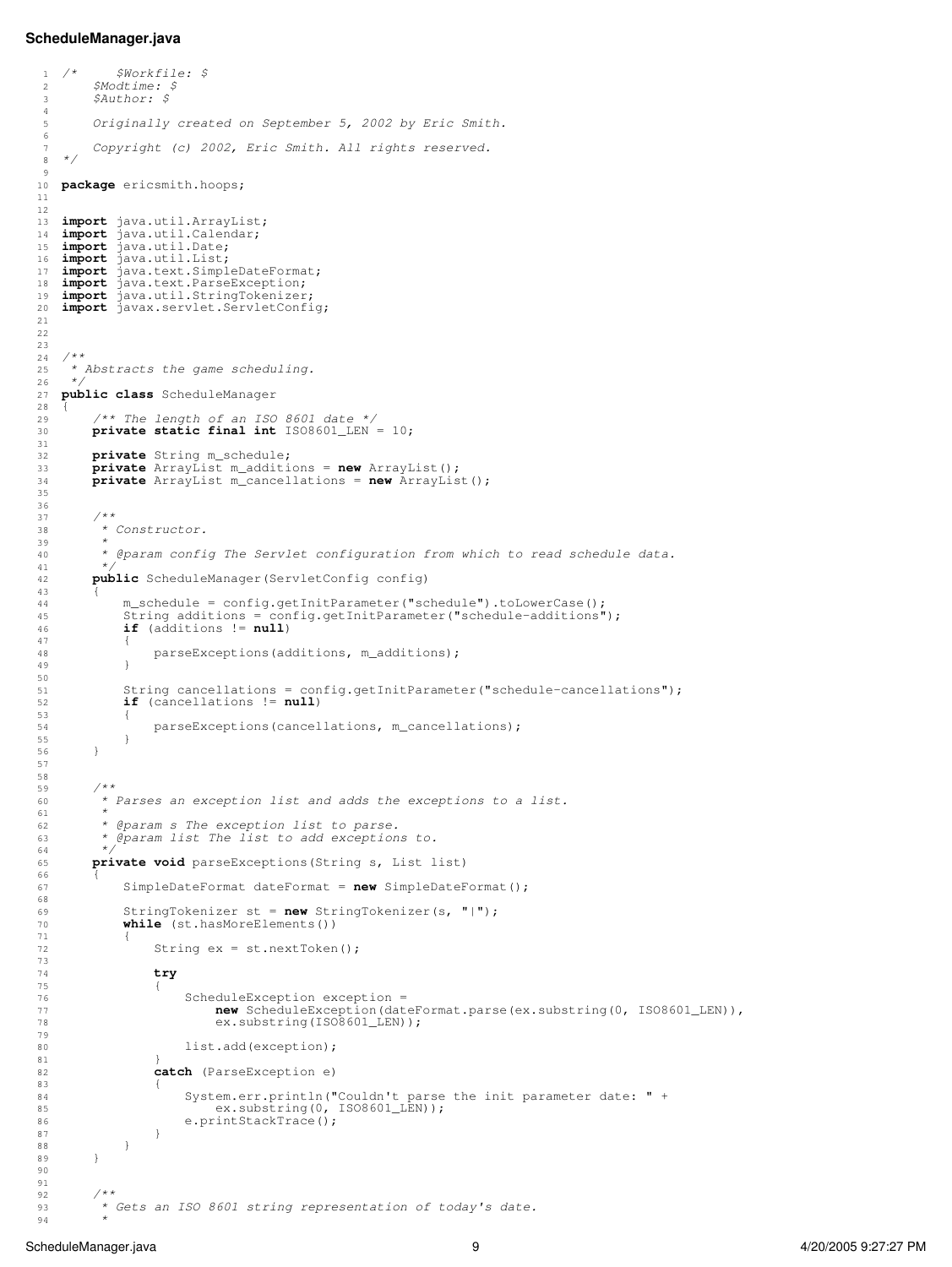```
 95 * @return The date string
            97 public static String getTodayString()
 99 Calendar rightNow = Calendar.getInstance();
 100 StringBuffer today = new StringBuffer();
101 today.append(rightNow.get(Calendar.YEAR));<br>102 today.append("-");
102 today.append("−");<br>103 if (rightNow.get(C
                \textbf{if} (rightNow.get(Calendar.MONTH) + 1 < 10)
                      today.append("0");
 107 today.append(rightNow.get(Calendar.MONTH) + 1);
 108 today.append("−");
 109 if (rightNow.get(Calendar.DATE) < 10)
\begin{matrix} 110\\ 111 \end{matrix}today.append("0");
                 113 today.append(rightNow.get(Calendar.DATE));
115 return today.toString();
            * Indicates if a game is scheduled for today.
            122 public boolean isGameScheduledToday()
                if (isRegularGameToday() && !isGameCancelledToday())
\begin{array}{ccc} 125 & \phantom{000} & \phantom{000} & \phantom{000} & \phantom{000} & \phantom{000} & \phantom{000} & \phantom{000} & \phantom{000} & \phantom{000} & \phantom{000} & \phantom{000} & \phantom{000} & \phantom{000} & \phantom{000} & \phantom{000} & \phantom{000} & \phantom{000} & \phantom{000} & \phantom{000} & \phantom{000} & \phantom{000} & \phantom{000} & \phantom{000} & \return true;
 129 if (isExceptionGameToday())
\begin{array}{c} 130 \\ 131 \end{array}return true;
134 return false;
 139 * Indicates if there is a regularly scheduled game today.
 141 private boolean isRegularGameToday()
                Calendar rightNow = Calendar.getInstance();
 144 int day = rightNow.get(Calendar.DAY_OF_WEEK);
 146 String dayStr = null;
                switch (day)
                      case Calendar.SUNDAY:
151 \frac{dayStr}{} = "sun";<br>
152 break:
                     break:
154 case Calendar.MONDAY:<br>155 dayStr = "mon";
155 \text{dayStr} = \text{ "mon";}<br>156 break;
                     break;
158 case Calendar.TUESDAY:<br>159 dayStr = "tue";
159 dayStr = "true";<br>160 break;
                     break;
162 case Calendar.WEDNESDAY:<br>163 davStr = "wed":
163 \text{dayStr} = \text{``wed''};<br>164 \text{break}:break;
166 case Calendar.THURSDAY:<br>167 dayStr = "thu";
 168 break;
170 case Calendar.FRIDAY:<br>171 dayStr = "fri";
171 \text{dayStr} = \text{``fri''};<br>172 break:
                     break;
 174 case Calendar.SATURDAY:
 175 dayStr = "sat";
 176 break;
178 default:<br>179 Syst
                 System.err.println("Somebody has invented a new day of the week: " + day);
           return −1 != m_schedule.indexOf(dayStr);
             * Indicates if an exception game is set for today.
 189 private boolean isExceptionGameToday()
```
96 *\*/*

98 {

 $104$ <br> $105$ 

106<br>107

 $\frac{112}{113}$ 

114

121 *\*/*

 $123$ <br> $124$ 

 127 } 128

 132 } 133

140 *\*/*

 $142$ <br> $143$ 

145

 $147$ <br> $148$ 

 $149$ <br> $150$ 

 $153$ <br> $154$ 

 $157$ <br> $158$ 

 $161$ <br> $162$ 

165

169<br>170

173

177

 180 } 181

188 *\*/*

190 {